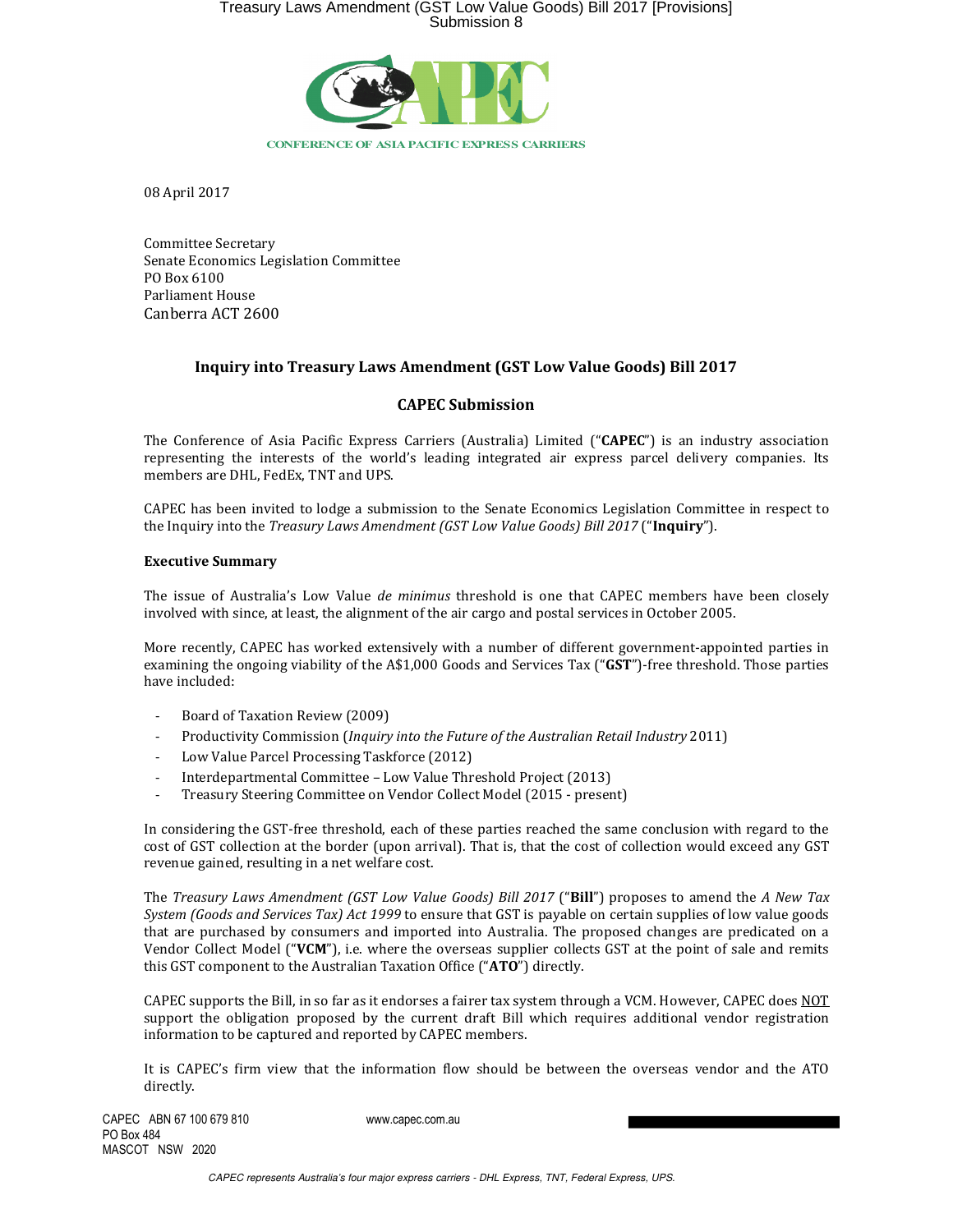

Accordingly, CAPEC requests that the draft Bill be amended so as to reflect such an information flow.

CAPEC members are prepared to work with Treasury to ensure that the draft Bill achieves both the Government's intended policy objectives and also ensures the ongoing competitive viability of CAPEC members and the services they provide.

## Disparity with Australia Post

During its discussions with Treasury, CAPEC has been informed that Australia Post will be exempt from the requirement in the draft Bill to report the Vendor Registration Number ("VRN") and Australian Business Number ("ABN") on low value imported goods.

Australia Post has gone on record declaring that it competes directly with CAPEC members and the air express industry more broadly.1 Adding cost to CAPEC members' operating models through increased regulatory burden will give an additional unfair advantage to Australia Post, to the detriment of CAPEC members' ability to compete against Australia Post. Further, CAPEC members are concerned that the lack of commensurate regulatory burden in the postal model (i.e. sending products via Australia Post) may lead to overseas vendors choosing the postal stream to bypass VRN/ABN reporting and other regulatory reporting requirements; which in turn may lead to a reduced recovery of GST.

Increasing amounts of low value 'Business to Consumer' ("B2C") goods are imported into Australia via the postal stream. If, as the Bill requires, the VRN is collected from the air express industry alone, it is likely to lead to a flawed data set, covering a diminishing number of imports. Analytics based on the data will therefore likely be inaccurate and of little use when auditing the compliance activity of offshore vendors.

Therefore, the absence of any requirement for Australia Post to report the VRN provides:

- a competitive advantage to Australia Post, who will not be subject to the same regulatory requirements (and resulting cost consequences) as CAPEC members;
- a pathway for uncooperative vendors to access the Australian market place; and
- a deficient data set for the ATO.

#### Competitive Neutrality

 $\overline{a}$ 

The legislation proposed by Treasury is also contrary to the Competitive Principles Agreement ("CPA") entered into by the Council of Australian Governments (" $COAG$ ") in 1995,<sup>2</sup> which addresses competitive neutrality across Australia. Two key elements of the CPA are:

- (1) "Government businesses should not enjoy any net competitive advantage simply as a result of their public sector ownership"; and
- (2) Governments are to ensure that they impose the same obligations on government business enterprises as they would on privately owned enterprises, with regulatory requirements and fees being listed as specific examples.

<sup>&</sup>lt;sup>1</sup> Australia Post 2016 Remuneration Report - http://auspost.com.au/annualreport2016/resources/docs/auspost\_remuneration\_report.pdf

*<sup>&</sup>quot;During the past decade, whilst undertaking the transformation, Australia Post has contributed \$4.83 billion to Commonwealth revenues. The company now competes in the global parcels and logistics industry with the likes of DHL, Toll/ Japan Post and FedEx, and with large eCommerce and digital*  s*ervices providers like Amazon, Uber and Google."*<br><sup>2</sup> Competition Principles Agreement, 11 April 1995 - <u>http://www.pc.gov.au/inquiries/completed/access/files/ncpagreement.pdf</u>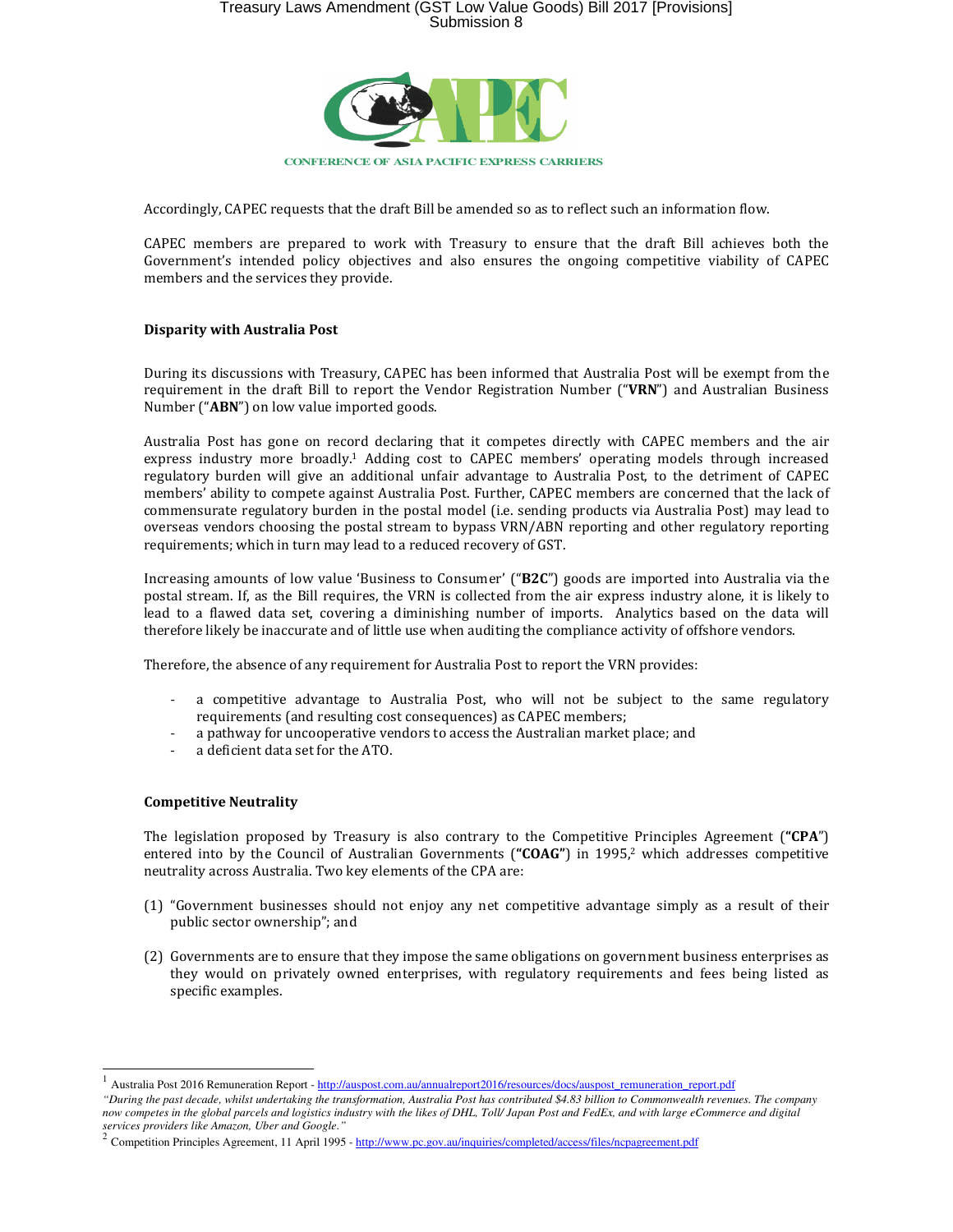

**CONFERENCE OF ASIA PACIFIC EXPRESS CARRIERS**

Australia Post already experiences a significant competitive advantage over CAPEC members by its use of the postal stream for imported parcels. Parcels brought to Australia by CAPEC members through the parcel stream are subject to additional cargo reporting requirements than if the same parcel was brought into Australia via the postal stream. The more stringent reporting requirements imposed on CAPEC members result in slower parcel clearance times and increased costs arising to CAPEC members when compared to parcels bought into Australia by Australia Post via the postal stream.

The below diagram broadly outlines the different arrangements that currently exist in respect of importing Low Value goods into Australia through the Postal and Air Express pathways.



If CAPEC members are required to report VRNs as outlined in the draft Bill, two consequences are likely. First, Australian consumers will experience further processing delays in border clearance through the parcel stream, along with the attendant additional costs. Secondly, and consequently, the competitive advantage already enjoyed by Australia Post will be further exacerbated at the expense of both Australian consumers and CAPEC members.

CAPEC is preparing separate submissions to both the Australian Government Competitive Neutrality Complaints Office ("AGCNCO") and the Australian Competition and Consumer Commission ("ACCC") which it hopes will assist to resolve the above-mentioned disparities.

Furthermore, the increased regulatory burden imposed on CAPEC members, and other air express parcel delivery companies, is inconsistent with the Commonwealth Government's aim of improving productivity and efficiency of the Australian economy.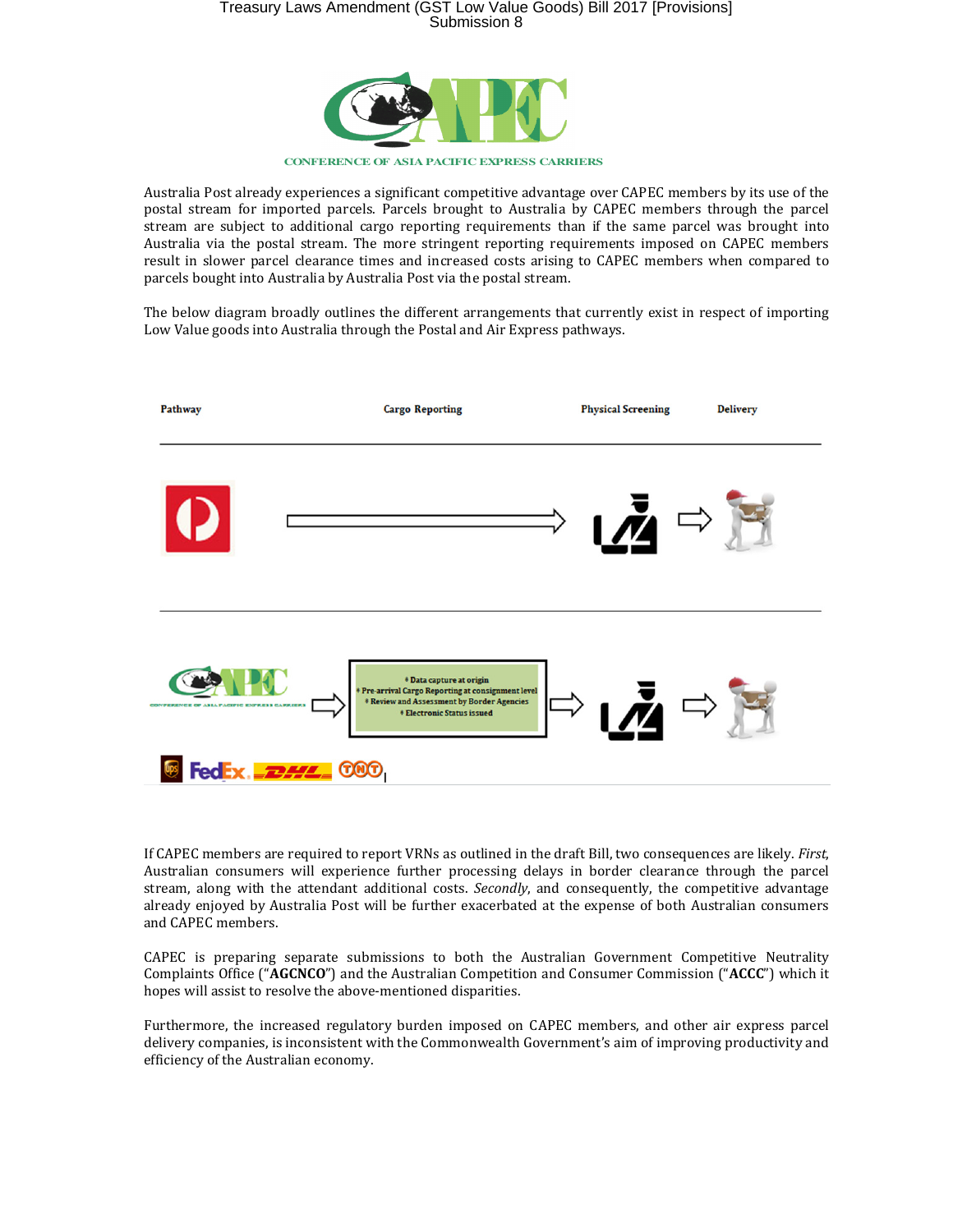

## Vendor Registration Number ("VRN") – practical problems

The requirement in the draft Bill for CAPEC members to capture the VRN at the Air Cargo Report Self Assessed Clearance ("ACR-SAC") level is also highly problematic in terms of its practical application. This is due to a number of factors including variances such as; shippers' ordering systems and CAPEC member reporting platforms, processes having to be significantly modified to ensure compatibility and compliance, and education and cultural differences with shippers in the 220 countries that CAPEC members operate. This will add both complexity and cost to the border clearance process and not comply with the efficient and effective models that the OECD and G20 working groups advocate for.

The VRN requirement will result in substantial changes to CAPEC members' worldwide ICT systems. This would take several years to complete and come at a significant cost. Other considerations include:

- Members' IT systems bridge over 200 countries and territories;
- Adding extra fields and logic for the requirements on one country only is problematic given the global nature of CAPEC members' businesses and systems; and
- CAPEC members will not be involved in the collection of this GST revenue, so the requirement to capture and report VRNs is a superfluous and highly inefficient one.

CAPEC members are concerned that the ATO and Treasury may have an oversimplified view in terms of what lead time, cost and impact these IT systems changes represent.

### Alternate VRN Collection and Reporting Models

CAPEC understands that the collection and reporting of the VRN data to the ATO is an important element of the draft Bill. However, its members are of the view that there are more efficient ways of achieving this outcome that will result in a complete data set, i.e. not just from one industry sector (Air Express). These constructive alternate options can be summarized as follows:

## 1. Vendor Self-Collection and Audit

Upon registration, the overseas vendor agrees to provide periodic reporting to the ATO on what it ships to Australia and what GST it collects. Note: Treasury officials have indicated a desire to minimize the reporting requirements for registered vendors; however CAPEC members understand that this information would be readily available to the vendors through running a cursory 'value' + 'trade lane' query at the end of each period. The added advantage of this model is that it would capture goods being shipped via all pathways, including the postal stream.

## 2. Use of Existing Data

The existing process for reporting low value shipments in the Integrated Cargo System ("ICS") in any event, i.e. via an ACR-SAC should provide sufficient detail for the ATO to undertake its compliance monitoring. Note: To counter the challenge of multiple entity names being used, the vendor would agree to apply a mutually agreed naming convention at time of registration which the Department of Immigration and Border Protection ("DIBP"), who could then report as needed to the ATO through the ICS.

In support of this option, provided below is a screen shot of the ACR-SAC taken from the ICS, which demonstrates the information currently provided to the Department of Immigration and Border Protection by CAPEC members for all Low Value consignments entering Australia: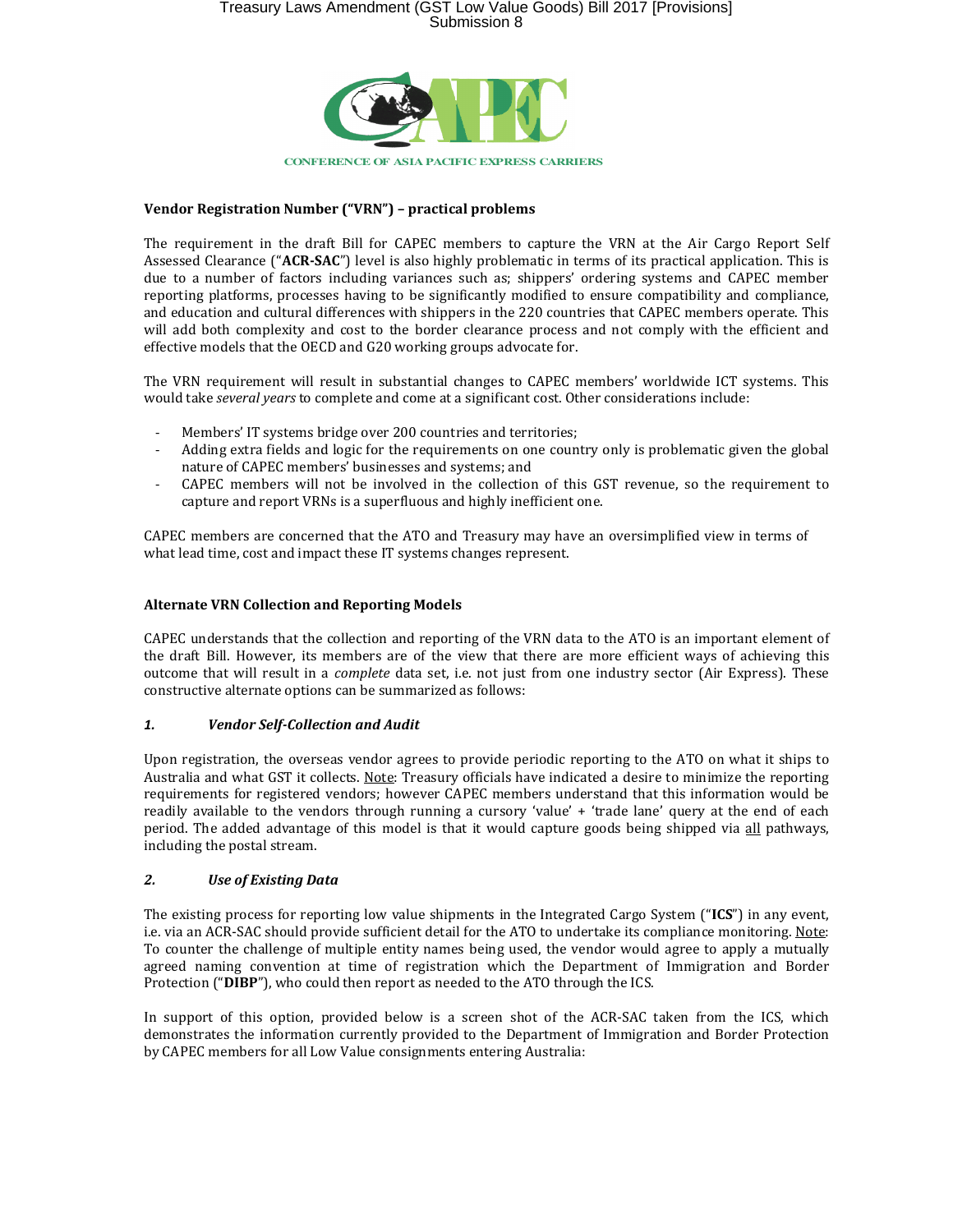

Screen shot of the ACR-SAC taken from the ICS

## Information currently provided to the Department of Immigration and Border Protection by CAPEC members for all Low Value Consignments entering Australia

| CS<br>XT_PROD HELP                                                                         |                                                                               | <b>Air Cargo Report View</b>                                                                   |                                                                                                                     |
|--------------------------------------------------------------------------------------------|-------------------------------------------------------------------------------|------------------------------------------------------------------------------------------------|---------------------------------------------------------------------------------------------------------------------|
|                                                                                            |                                                                               |                                                                                                | <b>View EDI Details Version</b>                                                                                     |
| Air Waybill No 61839179722                                                                 | <b>Sub-Master</b><br><b>Master</b>                                            | <b>House</b><br>8917606132                                                                     |                                                                                                                     |
| <b>Consignment Reference</b>                                                               |                                                                               |                                                                                                |                                                                                                                     |
| Flight No SQ223<br><b>Discharge Destination</b>                                            |                                                                               | Arrival Date 07 MAR 2017                                                                       |                                                                                                                     |
| <b>Port Code AUPER</b>                                                                     | <b>AUPER</b>                                                                  | <b>First Australian Port Code</b>                                                              |                                                                                                                     |
| <b>Original Loading Port Code HKHKG</b><br>Reported By 62001112929 DHL EXPRESS (AUSTRALIA) |                                                                               | <b>Waybill Origin Port Code HKHKG</b><br>Responsible Party 62001112929 DHL EXPRESS (AUSTRALIA) |                                                                                                                     |
|                                                                                            |                                                                               |                                                                                                |                                                                                                                     |
| <b>Consignee</b>                                                                           | <b>NATALIE OBRIEN</b><br><b>14 LASCELLES PARADE</b><br><b>GOOSEBERRY HILL</b> | <b>Consignor</b>                                                                               | MOTION GLOBAL LIMITED<br>Λ<br>1 F CHEUNG HING INDUSTRIAL<br><b>BUILDING</b><br>$\checkmark$<br>12P SMITHFIFI D ROAD |
| <b>Notify Party</b>                                                                        |                                                                               | Unique Consignment Ref No 8917606132<br><b>Special Reporter No</b><br><b>Transhipment No</b>   |                                                                                                                     |
| <b>Overseas Routing</b><br>Port Code(s)                                                    |                                                                               |                                                                                                |                                                                                                                     |
| <b>Goods Description</b>                                                                   | <b>EYEWEAR</b>                                                                |                                                                                                |                                                                                                                     |
| <b>Quantity</b><br><b>Unit</b>                                                             |                                                                               |                                                                                                |                                                                                                                     |
| <b>Gross Weight 1.3</b><br>No Of Packages 1<br><b>KG</b><br>Consolidated Cargo Status HELD |                                                                               |                                                                                                |                                                                                                                     |
| Declared Value of Goods 275.80<br><b>Declared Value of Goods Currency Code AUD</b>         |                                                                               |                                                                                                |                                                                                                                     |
| Freight-Eorwarder Indicator NO<br>Freight-Method Of Payment PO                             |                                                                               |                                                                                                |                                                                                                                     |
| Reportable<br>Documents Indicator NO                                                       |                                                                               | Self Assessed<br>Clearance Declaration YES                                                     |                                                                                                                     |
| <b>Personal Effects Indicator NO</b>                                                       |                                                                               | <b>Part Shipment Indicator NO</b>                                                              |                                                                                                                     |
| <b>Transit Indicator NO</b>                                                                |                                                                               | <b>Created Part Indicator NO</b>                                                               |                                                                                                                     |
|                                                                                            |                                                                               |                                                                                                | <b>Event History Status</b>                                                                                         |
| Prev<br><b>Report</b> Next                                                                 |                                                                               | Withdraw<br>Amend                                                                              |                                                                                                                     |

This clearly shows the information that is already reported by CAPEC members on all Low Value consignments. The data fields captured include, but are not limited to:

- Full name and street address of the overseas vendor
- Full name and street address of the consignee/importer
- Pieces / Weight / Currency
- Country of Origin
- Commodity
- Declared Value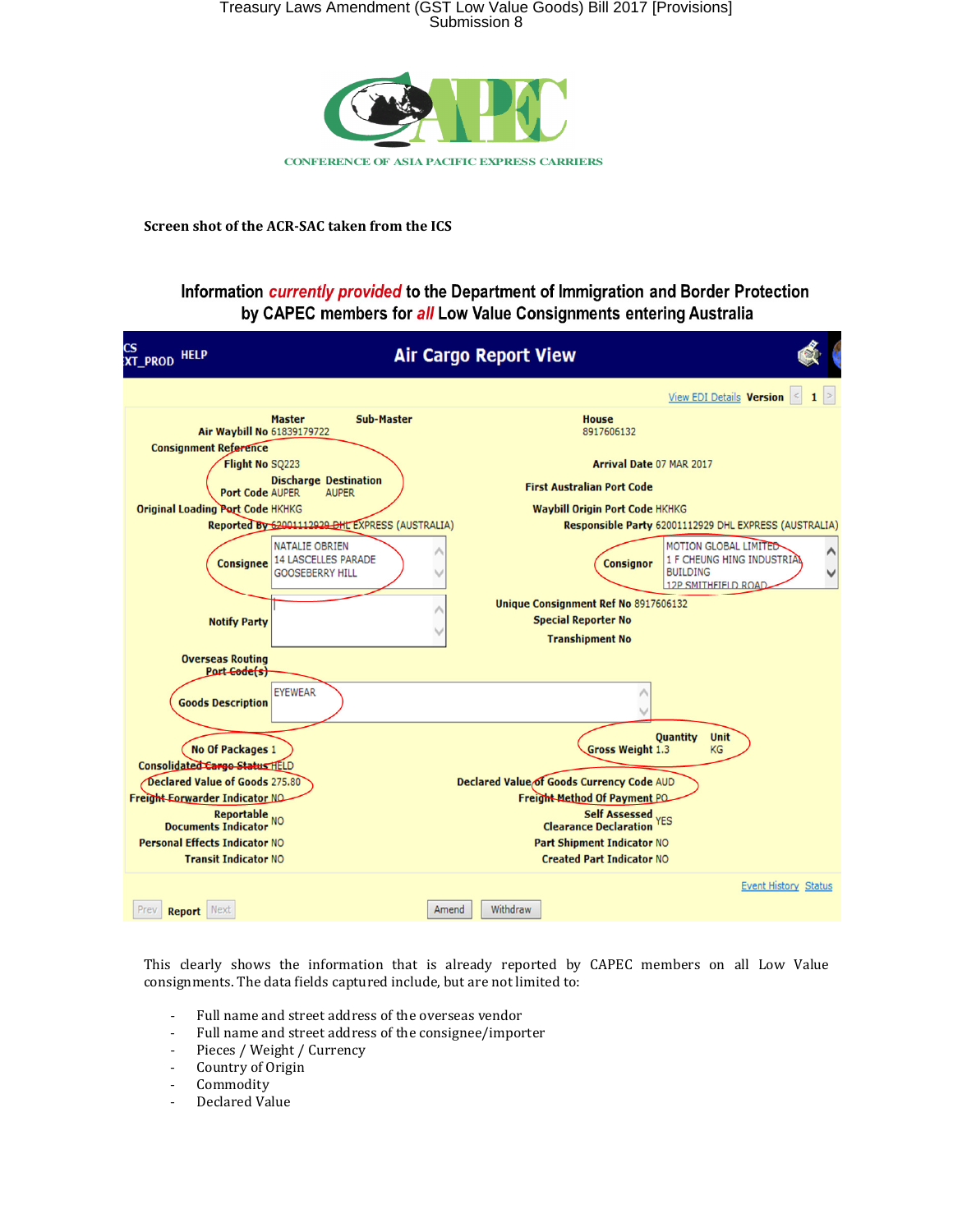

#### Suggested legislative amendments to the Bill

[The yellow highlighted language inserted below indicates CAPEC's proposed replacement for the existing language shown in strikethrough.]

#### 84-93 Suppliers of offshore supplies of low value goods to ensure tax information is included in  $c$ ustoms documents  $\le a$  periodic return lodged by the registered vendor to the ATO containing particulars of the GST collected.>

- (1) If:
	- (a) you make an \*offshore supply of low value goods; and
	- (b) you are \*registered, or \*required to be registered;

you must ensure that the information set out in subsection (2) is included in one or more of the documents referred to in subsection (3) (regardless of whether or not the supply is \*connected with the indirect tax zone).

- Note: If you do not ensure the information is included, you are liable to an administrative penalty under section 288-46 in Schedule 1 to the Taxation Administration Act 1953.
- (2) For the purposes of subsection (1), the information is as follows:
	- (a) your registration number;
	- (b) if the \*recipient's \*ABN has been disclosed to you—that ABN;
	- (c) the extent (if any) to which you are treating the supply as a  $*$ taxable supply.
- (3) For the purposes of subsection (1), the documents are as follows:
	- (a) an import declaration (within the meaning of the Customs Act 1901);
	- (b) an import declaration advice (within the meaning of that Act);
	- (c) a self-assessed clearance declaration (within the meaning of that Act);
	- (d) a self-assessed clearance declaration advice (within the meaning of that Act);
	- (e) a document of a kind specified in an instrument made under subsection (4).

 $\leq$  (a) a periodic return lodged by the registered vendor to the ATO, the particulars of which to be agreed upon at the time of vendor registration.>

 (4) The Commissioner may, by legislative instrument, make a determination specifying kinds of documents for the purposes of paragraph (3)(e).

#### 288-46 Penalty for failing to ensure tax information about supplies of low value goods is included in  $c$ ustoms documents  $\le a$  periodic return lodged by the registered vendor to the ATO containing particulars of the GST collected.>

You are liable to an administrative penalty of 20 penalty units if:

- (a) you are required by section 84-93 of the  $*$ GST Act to ensure that the information set out in subsection 84-93(2) of that Act is included in one or more of the documents referred to in subsection 84-93(3) of that Act; but
- (b) you fail to take reasonable steps to do so.